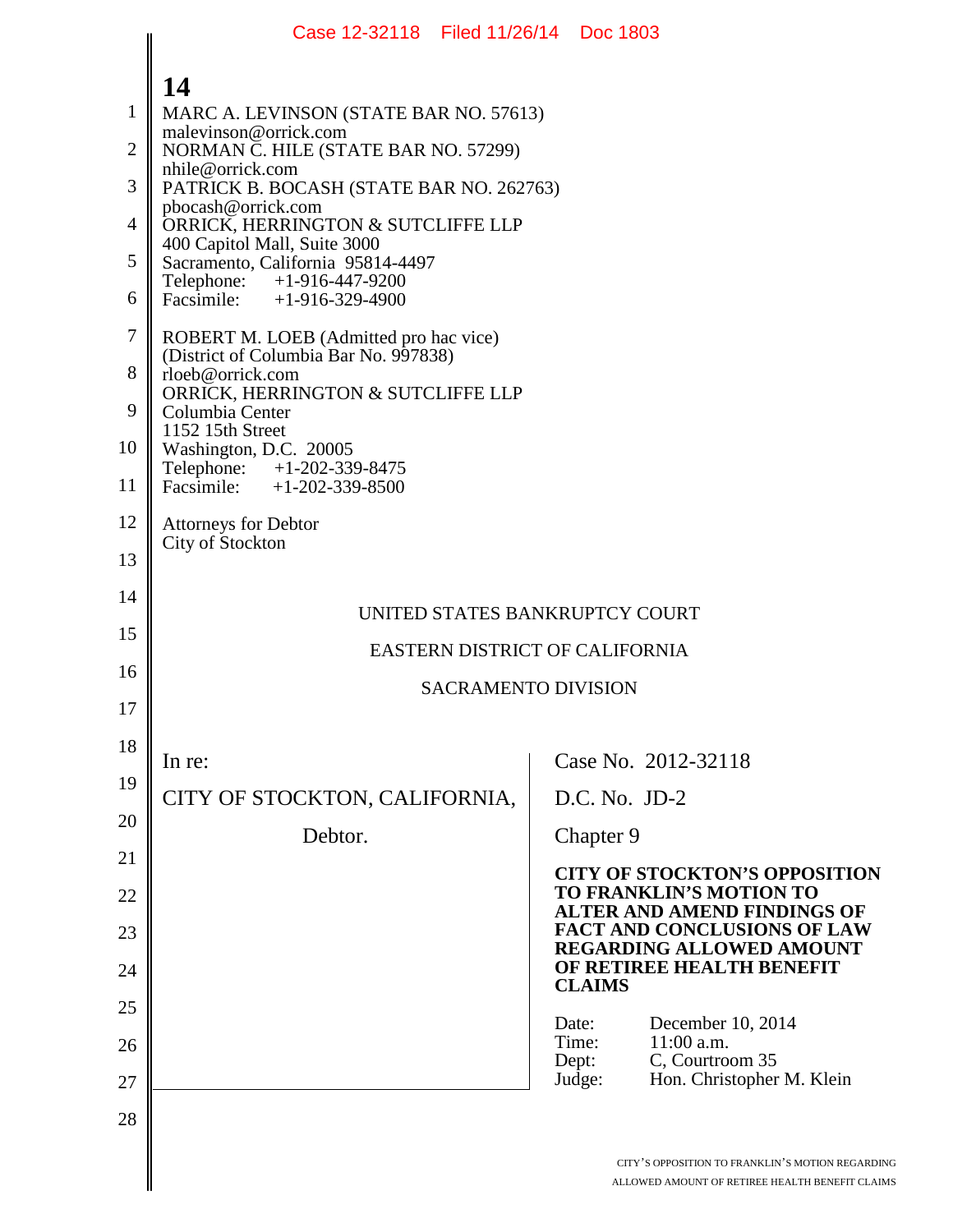|        | Case 12-32118 Filed 11/26/14 Doc 1803 |                                                                                    |      |  |
|--------|---------------------------------------|------------------------------------------------------------------------------------|------|--|
|        |                                       | <b>TABLE OF CONTENTS</b>                                                           |      |  |
| 1<br>2 |                                       |                                                                                    | Page |  |
| 3      |                                       |                                                                                    |      |  |
| 4      | I.                                    |                                                                                    |      |  |
|        | Π.                                    |                                                                                    |      |  |
| 5      |                                       | Section 502(b) Requires The Court To Determine The Amount Of A<br>A.               |      |  |
| 6      |                                       | The Exceptions to Section 502(b) Do Not Include Discounting Claims To<br><b>B.</b> |      |  |
| 7      |                                       | The Authorities Upon Which Franklin Relies Are Not Persuasive  4<br>$\mathbf{C}$ . |      |  |
| 8      |                                       | 1.                                                                                 |      |  |
| 9      |                                       | 2.                                                                                 |      |  |
| 10     |                                       | D.<br>Oakwood Homes Is Persuasive Because It Carefully Considers The               |      |  |
| 11     | III.                                  |                                                                                    |      |  |
| 12     | IV.                                   |                                                                                    |      |  |
| 13     |                                       |                                                                                    |      |  |
| 14     |                                       |                                                                                    |      |  |
| 15     |                                       |                                                                                    |      |  |
| 16     |                                       |                                                                                    |      |  |
| 17     |                                       |                                                                                    |      |  |
| 18     |                                       |                                                                                    |      |  |
| 19     |                                       |                                                                                    |      |  |
| 20     |                                       |                                                                                    |      |  |
| 21     |                                       |                                                                                    |      |  |
| 22     |                                       |                                                                                    |      |  |
| $23\,$ |                                       |                                                                                    |      |  |
| 24     |                                       |                                                                                    |      |  |
| $25\,$ |                                       |                                                                                    |      |  |
| 26     |                                       |                                                                                    |      |  |
| 27     |                                       |                                                                                    |      |  |
| 28     |                                       |                                                                                    |      |  |
|        |                                       | $-i-$                                                                              |      |  |
|        |                                       |                                                                                    |      |  |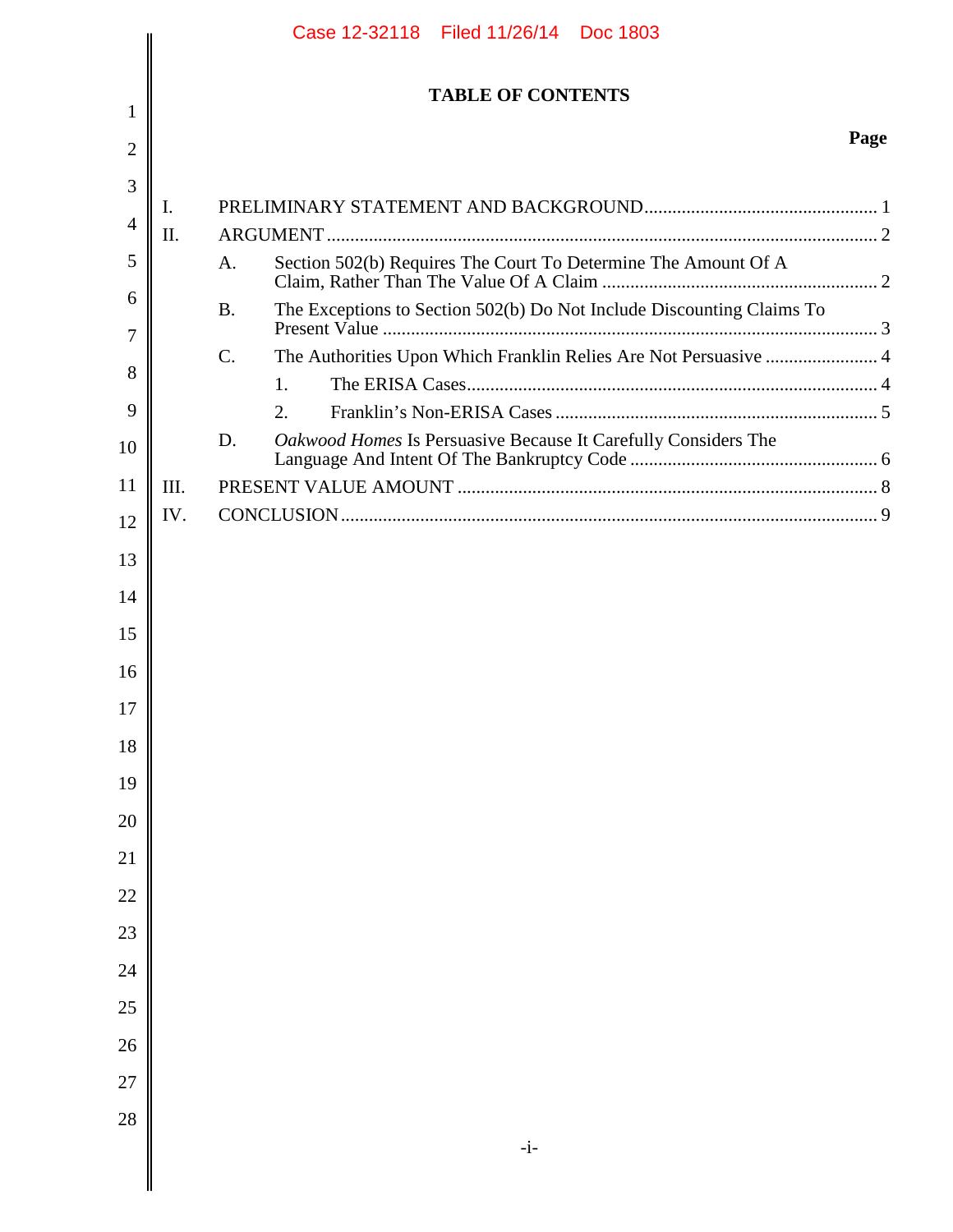|   | Case 12-32118 Filed 11/26/14 Doc 1803                                                                          |
|---|----------------------------------------------------------------------------------------------------------------|
| 1 |                                                                                                                |
| 2 | <b>TABLE OF AUTHORITIES</b>                                                                                    |
|   | Page(s)                                                                                                        |
|   | <b>Cases</b>                                                                                                   |
|   | ATS Prods. v. Ghiorso,                                                                                         |
|   | Davis v. Mathews,                                                                                              |
|   | In re Gretag Imaging, Inc.,                                                                                    |
|   | Kucin v. Devan,                                                                                                |
|   | In re Loewen Grp. Int'l, Inc.,                                                                                 |
|   | LTV Corp. v. Pension Benefit Guar. Corp. (In re Chateaugay Corp.),                                             |
|   | In re O.P.M. Leasing Servs., Inc.,                                                                             |
|   | In re Oakwood Homes Corp.,                                                                                     |
|   | Pension Benefit Guar. Corp. v. Belfance (In re CSC Indus.),                                                    |
|   | Pension Benefit Guar. Corp. v. CF&I Fabricators of Utah, Inc. (In re CF&I<br>Fabricators),                     |
|   | Pereira v. Nelson (In re Trace Int'l Holdings, Inc.),                                                          |
|   |                                                                                                                |
|   | Robinson v. Shell Oil Co.,                                                                                     |
|   | In re Thomson McKinnon Secs., Inc.,                                                                            |
|   |                                                                                                                |
|   |                                                                                                                |
|   |                                                                                                                |
|   | CITY'S OPPOSITION TO FRANKLIN'S MOTION REGARDING<br>$-i$ i-<br>ALLOWED AMOUNT OF RETIREE HEALTH BENEFIT CLAIMS |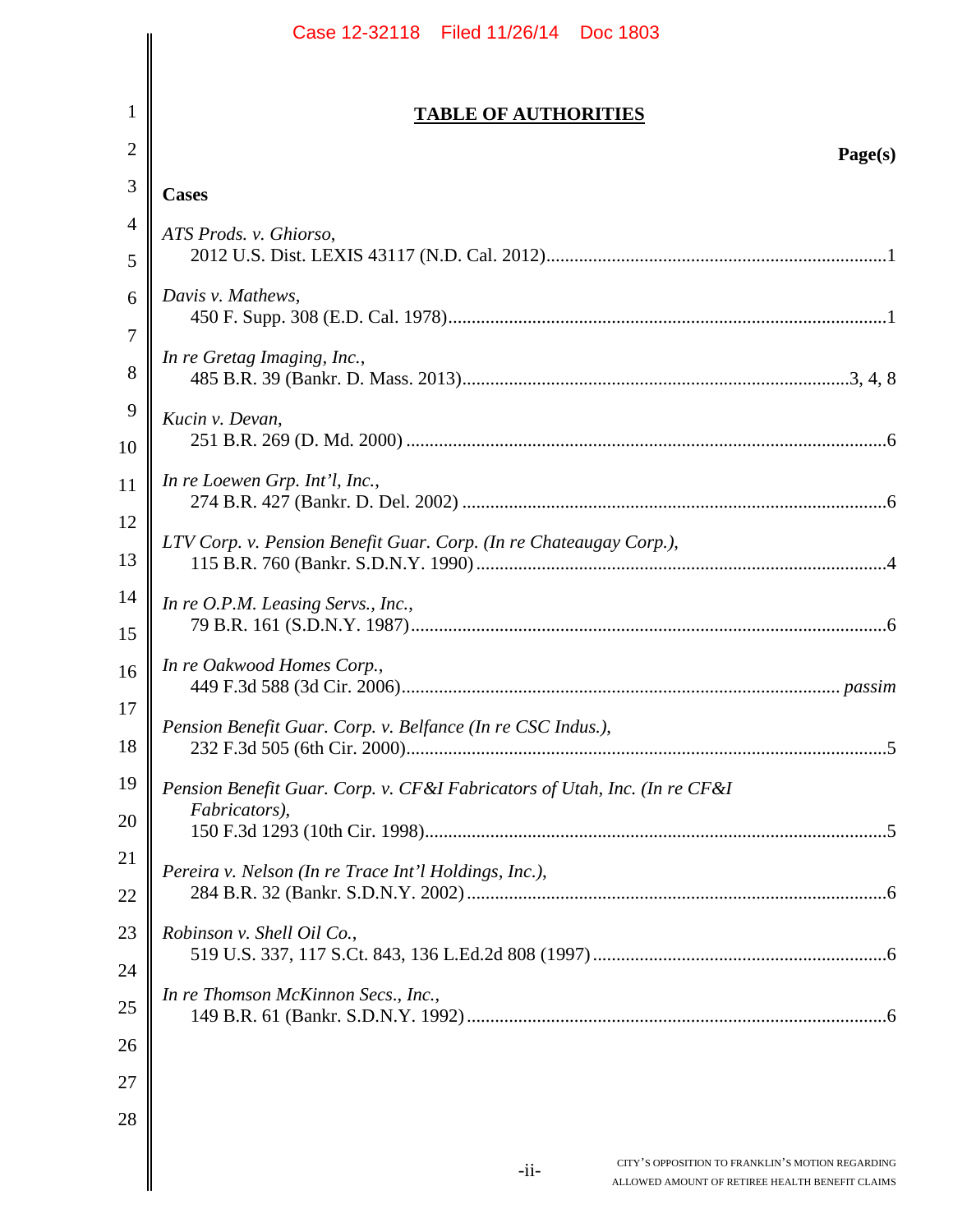|                | Case 12-32118   Filed 11/26/14   Doc 1803                                                                      |
|----------------|----------------------------------------------------------------------------------------------------------------|
| $\mathbf{1}$   | <b>Statutes</b>                                                                                                |
| $\overline{2}$ | 11 U.S.C.                                                                                                      |
| 3              |                                                                                                                |
| 4              |                                                                                                                |
| 5              |                                                                                                                |
| 6              |                                                                                                                |
| 7              |                                                                                                                |
| 8              |                                                                                                                |
| 9              |                                                                                                                |
| 10             |                                                                                                                |
| 11             |                                                                                                                |
| 12             |                                                                                                                |
| 13             |                                                                                                                |
| 14             |                                                                                                                |
| 15             |                                                                                                                |
| 16             |                                                                                                                |
| 17             |                                                                                                                |
| 18             |                                                                                                                |
| 19             |                                                                                                                |
| 20             |                                                                                                                |
| 21             |                                                                                                                |
| 22             |                                                                                                                |
| 23             |                                                                                                                |
| 24             | <b>Other Authorities</b>                                                                                       |
| 25             |                                                                                                                |
| 26             |                                                                                                                |
| 27             |                                                                                                                |
| 28             |                                                                                                                |
|                | CITY'S OPPOSITION TO FRANKLIN'S MOTION REGARDING<br>$-iii-$<br>ALLOWED AMOUNT OF RETIREE HEALTH BENEFIT CLAIMS |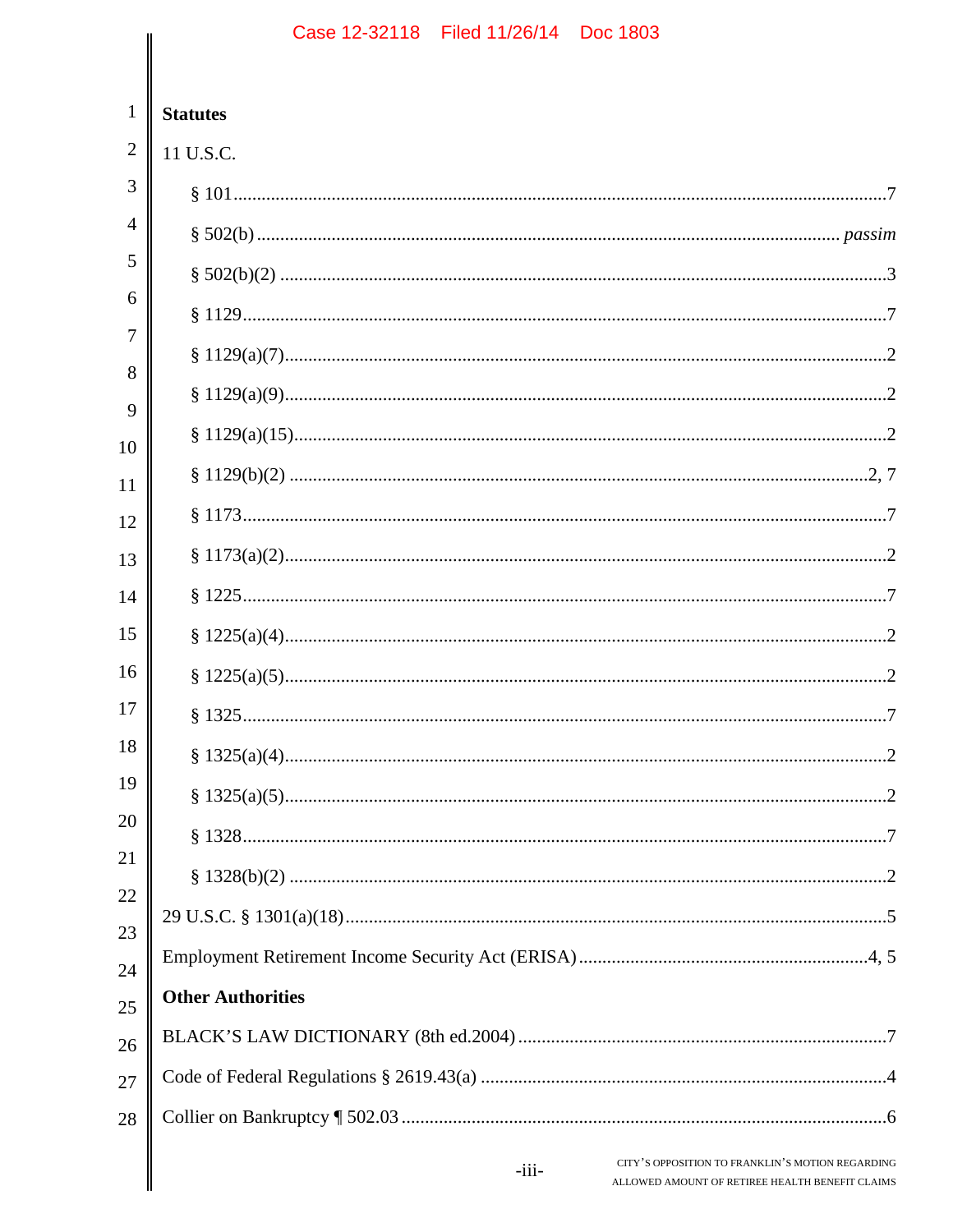|                | Case IZ-32110 Filed 11/20/14 DOC 1003                                                                         |
|----------------|---------------------------------------------------------------------------------------------------------------|
| $\mathbf{1}$   |                                                                                                               |
| $\overline{2}$ |                                                                                                               |
| 3              |                                                                                                               |
| $\overline{4}$ |                                                                                                               |
| 5              |                                                                                                               |
| 6              |                                                                                                               |
| $\overline{7}$ |                                                                                                               |
| 8              |                                                                                                               |
| 9              |                                                                                                               |
| 10             |                                                                                                               |
| 11             |                                                                                                               |
| 12             |                                                                                                               |
| 13             |                                                                                                               |
| 14             |                                                                                                               |
| 15<br>16       |                                                                                                               |
| 17             |                                                                                                               |
| 18             |                                                                                                               |
| 19             |                                                                                                               |
| 20             |                                                                                                               |
| 21             |                                                                                                               |
| 22             |                                                                                                               |
| 23             |                                                                                                               |
| 24             |                                                                                                               |
| 25             |                                                                                                               |
| 26             |                                                                                                               |
| 27             |                                                                                                               |
| 28             |                                                                                                               |
|                | CITY'S OPPOSITION TO FRANKLIN'S MOTION REGARDING<br>$-iv-$<br>ALLOWED AMOUNT OF RETIREE HEALTH BENEFIT CLAIMS |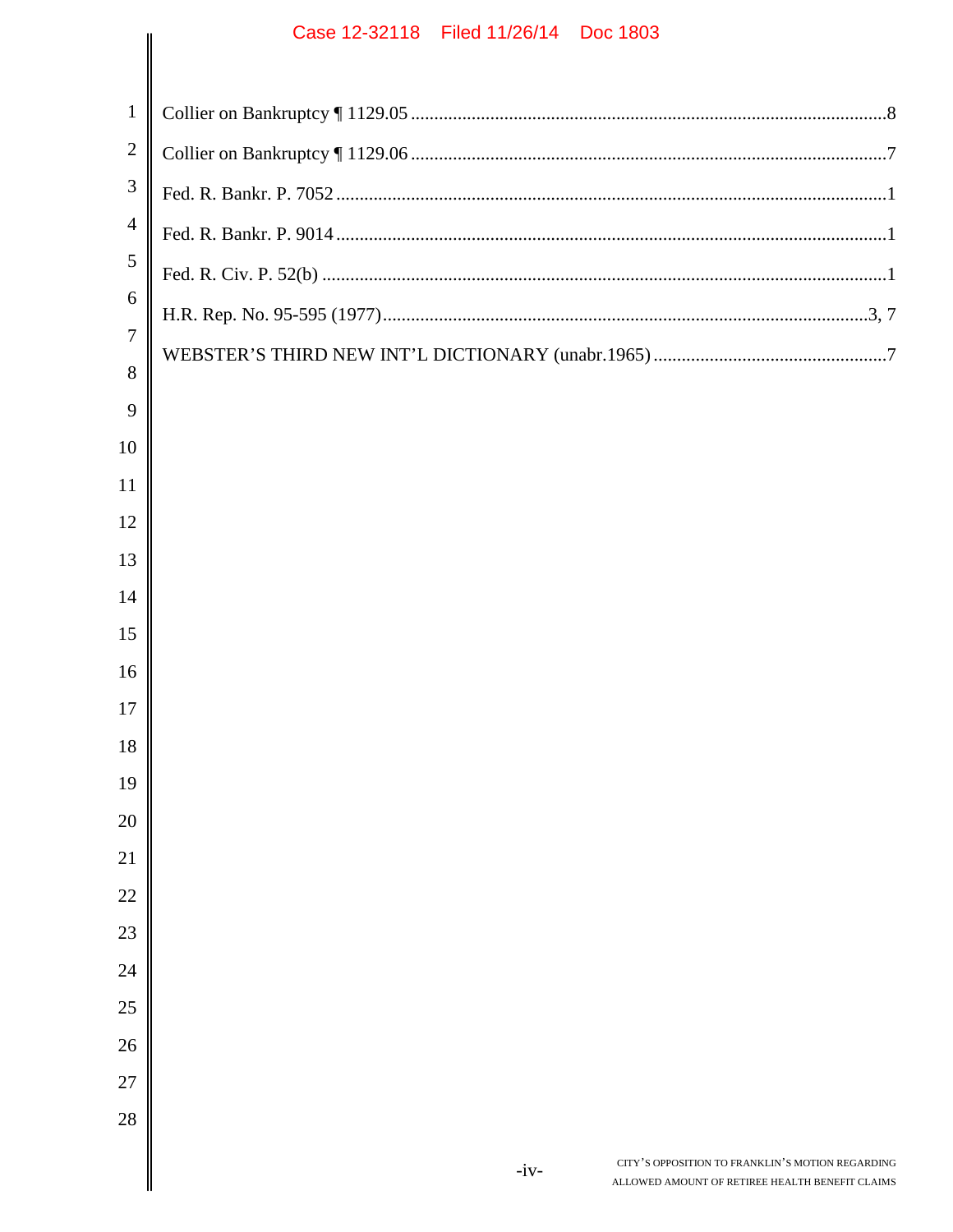2 3 4 5 6 The Court ruled on October 30, 2014, that the Allowed Amount of the Retiree Health Benefit Claims is approximately  $$545,000,000$ <sup>1</sup> On November 12, 2014, pursuant to Rule 7052 of the Federal Rules of Bankruptcy Procedure (the "Bankruptcy Rules"), Franklin filed a Motion to Alter and Amend Findings of Fact and Conclusions of Law Regarding Allowed Amount of Retiree Health Benefit Claims [Dkt. No. 1779] (the "Motion").<sup>2</sup> For the reasons set forth below, the Motion should be denied.

7

1

# **I. PRELIMINARY STATEMENT AND BACKGROUND**

8 9 10 11 12 13 14 15 16 The Court correctly determined that the amount of the Retiree Health Benefit Claims is \$545 million. The Retiree Health Benefit Claims were calculated by The Segal Company, a company with unquestioned expertise in this area.<sup>3</sup> The result was the \$545 million in aggregate claims included in the Plan. Franklin scoffs at the amount of the allowed claims for health benefits as though the City simply conjured it from thin air.<sup>4</sup> To the contrary, it is the product of a careful analysis by the actuaries at The Segal Company of the amount the City would have to pay in health benefits, calculated as of the date of the filing of its bankruptcy petition. The City has never argued that the \$545 million amount reflected the present value of the Retiree Health Benefit Claims and did not introduce any evidence of a discount rate.

17 / / /

<sup>18</sup> 19 20 <sup>1</sup> Transcript of confirmation hearing, Oct. 30, 2014, at 47:22 and 54:5. Any capitalized term used but not defined herein shall have the meaning ascribed to it in the First Amended Plan for the Adjustment of Debts of City of Stockton, California, As Modified (August 8, 2014) (the "**Plan**"). Dkt. No. 1645. Unless otherwise noted, all references to a section are to a section of title 11 of the United States Code (the "**Bankruptcy Code**"). <sup>2</sup> Federal Rule of Civil Procedure 52(b), which is applicable to bankruptcy cases under Bankruptcy Rules 7052 and

<sup>21</sup> 9014, provides that "[o]n a party's motion . . . the court may amend its findings—or make additional findings—and may amend the judgment accordingly." Fed. R. Civ. P. 52(b). The primary purpose of a Rule 52(b) motion is "to

<sup>22</sup> correct findings of fact which are central to the ultimate decision; the Rule is not intended to serve as a vehicle for a rehearing." *Davis v. Mathews*, 450 F. Supp. 308, 318 (E.D. Cal. 1978). Further, a party "may not use a Rule 52(b)

<sup>23</sup> motion to introduce any new facts or legal theories that were available to them at trial, [nor] re-litigate facts and legal theories that have previously been rejected by the court." *ATS Prods. v. Ghiorso*, 2012 U.S. Dist. LEXIS 43117 at \*3-

<sup>24</sup> 4 (N.D. Cal. 2012) (citations omitted). At the October 30, 2014, hearing, the Court stated that Franklin could bring a Rule 52(b) motion on the issue of whether the Retiree Health Benefit Claims must be discounted to present value under the Bankruptcy Code, and Franklin subsequently filed the Motion.

<sup>25</sup> <sup>3</sup> See Trial Ex. No. 2042 ("Retiree Health Benefit Cost Analysis Explanation," prepared by the City for distribution to Retiree Health Benefit Claimants by the Retirees Committee).

<sup>26</sup> 27 <sup>4</sup> Franklin appears to suggest that, even apart from the present value issue, the City's calculation of claims for retiree health benefits "vastly overstates" the actual amounts of the claims. Its argument is all rhetoric—citing nothing that would suggest that the numbers it underlines and calls "unbelievable" are anything but sound. In any event,

<sup>28</sup> Franklin's drive-by argument appears not to be an actual argument, but simply another way of suggesting that the City is involved in a sinister scheme to inflate retiree health benefit costs to deprive of Franklin of another penny on

the dollar.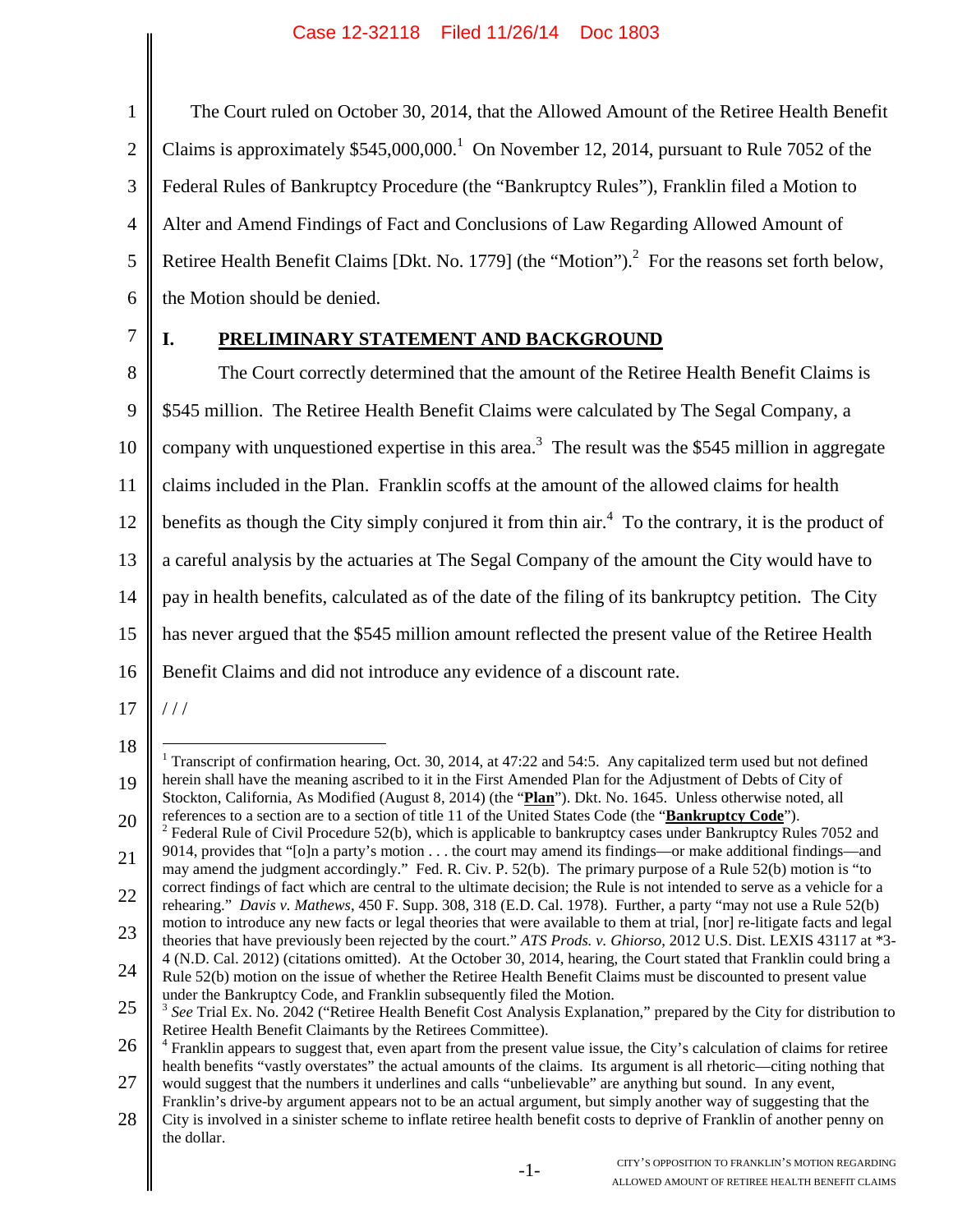| $\mathbf{1}$   | Franklin argues that the claim amount should be discounted to present value which would                      |  |  |
|----------------|--------------------------------------------------------------------------------------------------------------|--|--|
| $\overline{2}$ | result in each Retiree having a smaller claim amount, but Franklin having a greater share of                 |  |  |
| 3              | payments to Class 12 unsecured creditors. Its argument, if successful, would result in all manner            |  |  |
| $\overline{4}$ | of claims in all bankruptcy cases being discounted to present value, which is clearly not a                  |  |  |
| 5              | prevailing practice and, more importantly, is not required by the Bankruptcy Code.                           |  |  |
| 6              | In this Opposition, the City explains why the express language of section 502(b) does not                    |  |  |
| $\tau$         | require discounting claims to present value, why the authorities on which Franklin relies are                |  |  |
| 8              | inapposite, and why the one Circuit Court case to carefully consider the question concluded that             |  |  |
| 9              | discounting to present value is not required.                                                                |  |  |
| 10             | II.<br><b>ARGUMENT</b>                                                                                       |  |  |
| 11             | Because Franklin has reargued the previously-cited cases interpreting Bankruptcy Code                        |  |  |
| 12             | §502(b), the following discussion re-states the City's view of the law and explains why the Court            |  |  |
| 13             | correctly ruled on October 30th that the Retiree Health Benefit Claims should be allowed at \$545            |  |  |
| 14             | million and should not be discounted to present value.                                                       |  |  |
| 15             | Section 502(b) Requires The Court To Determine The Amount Of A Claim,<br>A.                                  |  |  |
| 16             | Rather Than The Value Of A Claim.                                                                            |  |  |
| 17             | The Bankruptcy Code uses specific language where it requires claims or other property to                     |  |  |
| 18             | be discounted to net present value. The ten sections of the Bankruptcy Code that require a                   |  |  |
| 19             | present value calculation ask courts to "determine the <i>value</i> " as of a specific date. 11 U.S.C.       |  |  |
| 20             | §§ 1129(a)(7), (9), (15); 1129(b)(2); 1173(a)(2); 1225(a)(4), (5); 1325(a)(4), (5); 1328(b)(2). In           |  |  |
| 21             | sharp contrast, section 502(b) requires the court to determine the " <i>amount</i> " of a claim. That        |  |  |
| 22             | section 502(b) uses different language is no accident and should not be ignored. In re Oakwood               |  |  |
| 23             | Homes Corp., 449 F.3d 588, 597 (3d Cir. 2006) ("'amount' does not mean the same thing as                     |  |  |
| 24             | 'value'where the Bankruptcy Code intends a court to discount something to present value, the                 |  |  |
| 25             | Code clearly uses the term 'value, as of' a certain date."). The use by Congress of differing                |  |  |
| 26             | terminology in these two contexts makes clear that it knew how to specify under what                         |  |  |
| 27             | circumstances discounting to present value was necessary, and that it intentionally chose not to             |  |  |
| 28             | include that requirement under section 502(b).                                                               |  |  |
|                | CITY'S OPPOSITION TO FRANKLIN'S MOTION REGARDING<br>$-2-$<br>ALLOWED AMOUNT OF RETIREE HEALTH BENEFIT CLAIMS |  |  |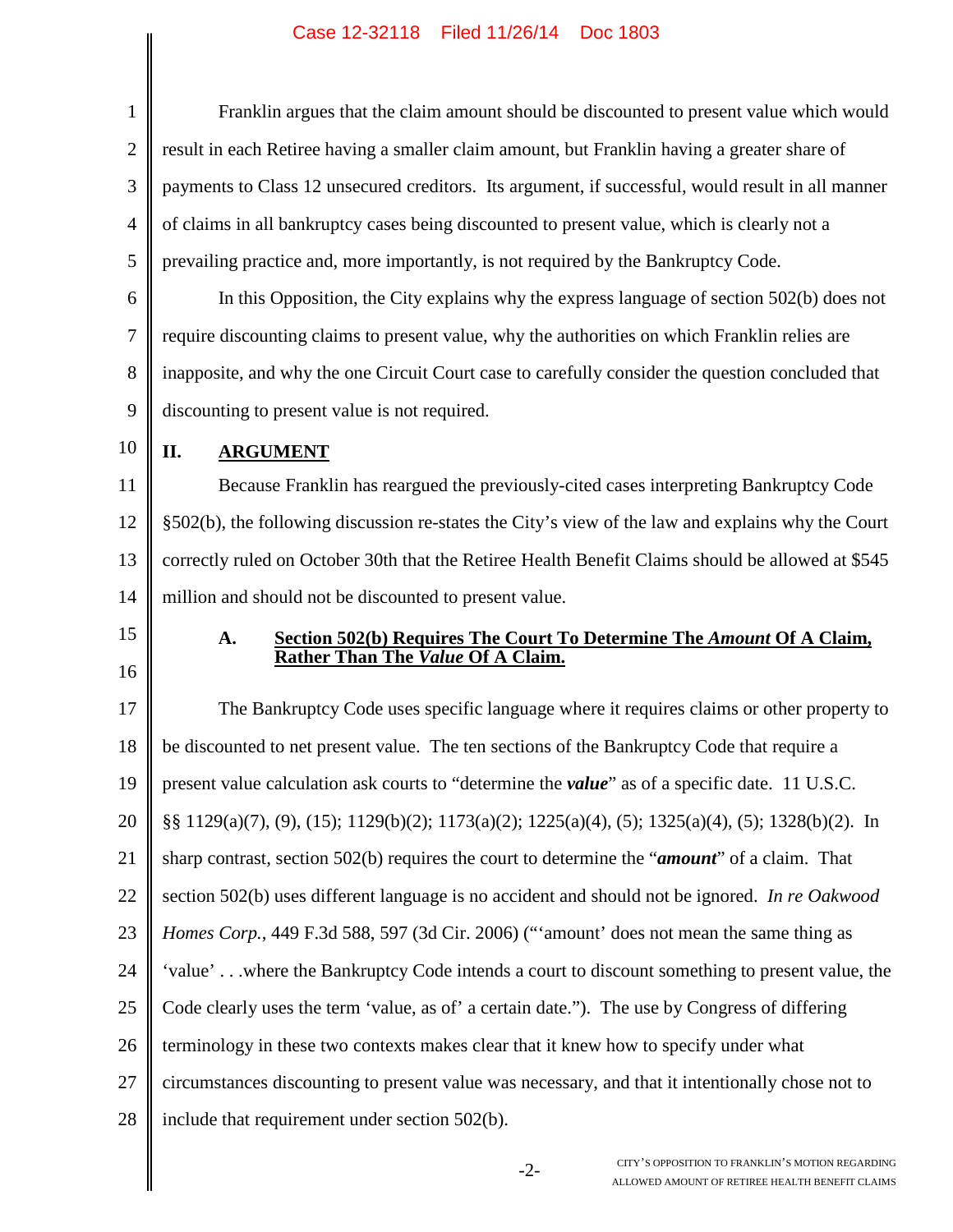1 2 3 4 5 6 7 Moreover, this interpretation is consistent with the overarching principle that the Bankruptcy Code accelerates the maturity of future obligations to the petition date. *In re Oakwood Homes*, 449 F. 3d at 602 ("[t]he general rule of both the Bankruptcy Code and § 502(b) . . . is acceleration to the date of filing of the bankruptcy petition . . . not the *lack* of acceleration") (emphasis in original). *See also* H.R. Rep. No. 95-595, at 353-54 (1977) (section 502(b) stands for the principle that "bankruptcy operates as the acceleration of the principal amount of all claims against the debtor").

8 9

### **B. The Exceptions to Section 502(b) Do Not Include Discounting Claims To Present Value.**

10 11 12 13 14 15 16 17 18 19 20 21 Section 502(b) contains a list of specific exceptions limiting the allowance of some claims (for instance, a cap on landlord claims and disallowance of unmatured interest). Conspicuously absent from these exceptions is any mention of a disallowance of a claim to the extent the claim amount exceeds its discounted present value. Interpreting the Bankruptcy Code to require the discounting of claims to present value, as Franklin asks the Court to do, would require reading an additional, non-existent exception into section 502(b) and would render the other exceptions superfluous. *In re Gretag Imaging, Inc.*, 485 B.R. 39, 46 (Bankr. D. Mass. 2013) ("Section 502(b) contains a series of exceptions . . . [i]f 502(b) required all claims to be present-valued, there would be no need for these exceptions."). *Cf. In re Oakwood Homes*, 449 F.3d at 593 (interpreting section 502(b) as generally requiring present value discounting of all claims would result in impermissible *double* discount of claims for which section 502(b)(2) disallows unmatured interest).

22 23 24 25 26 27 28 Section 502(b)'s limitations on landlord lease rejection claims, employment contract rejection damages, and unmatured interest represent the specific circumstances under which Congress deemed a departure from the normal rule of acceleration to be appropriate. As a result, for all other claims under section 502(b) (including the Retiree Health Benefit Claims), "[t]he default state . . . is acceleration." *In re Oakwood Homes*, 449 F.3d at 602. Had Congress wanted to include Retiree Health Benefit Claims among the types of claims limited under section 502(b), it would have done so explicitly.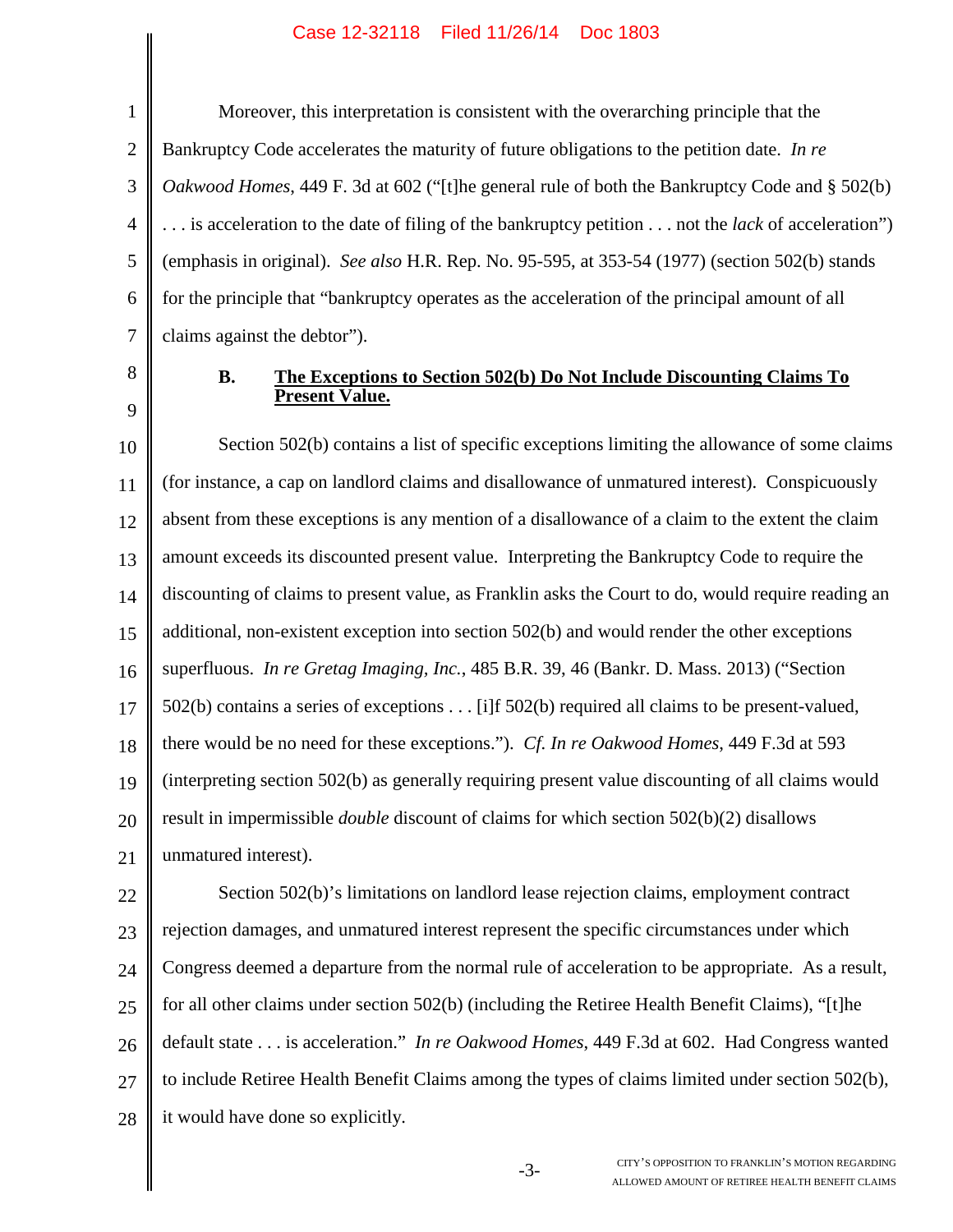1

## **C. The Authorities Upon Which Franklin Relies Are Not Persuasive.**

2 3 4 5 6 7 8 Franklin ignores the text of the Bankruptcy Code, as well as the careful analysis of *In re Oakwood Homes* and *In re Gretag Imaging*, and states that "overwhelming authority" requires present value discount of the Retiree Health Benefit Claims. However, Franklin's key authorities (i) rely on non-bankruptcy law mandating discounting to present value, (ii) analyze irrelevant section 502 exceptions, and/or (iii) are no longer good law. By contrast, the more recent cases cited by the City carefully consider the language and intent of the Bankruptcy Code and find that section 502(b) does not require a present value discount.

9

### **1. The ERISA Cases**

10 11 12 13 14 15 16 17 18 19 20 21 The three cases most heavily relied upon by Franklin are Employee Retirement Income Security Act (ERISA) cases, in which discounting to present value was mandated by ERISA, and not by any provision of the Bankruptcy Code. These cases do contain passing suggestions, without the benefit of statutory or doctrinal analysis, that the Bankruptcy Code provides for such discounting to present value. But this language is clearly *dicta*, because the question of discounting the Pension Benefit Guaranty Corporation's ("**PBGC**") claims (*vel non*) was not in dispute. The reason it was not in dispute is because explicit language in ERISA mandated the discount to present value. And because of that ERISA mandate, none of these courts had occasion to analyze (much less resolve) the application of the Bankruptcy Code provisions they cited. These cases therefore have no application to the Retiree Health Benefit Claims at issue here. Franklin's Motion misleadingly suggests that its cherry-picked quotations constitute the holdings of these cases rather than the *obiter dicta* that they are.

22 23 24 25 26 27 28 In *LTV Corp. v. Pension Benefit Guar. Corp. (In re Chateaugay Corp.)*, 115 B.R. 760 (Bankr. S.D.N.Y. 1990), the court held that bankruptcy law, rather than the ERISA, governed the *discount rate* for calculating allowed claims for terminated pension plans, but recognized that ERISA mandated the discount to present value. *Id.* at 767 ("Pursuant to these statutory provisions, when an underfunded plan terminates, the PBGC is charged with determining the amount of unfunded guaranteed benefits under the plan. Under § 2619.43(a) of the Code of Federal Regulations, the PBGC is also charged with *determining the present value of all future*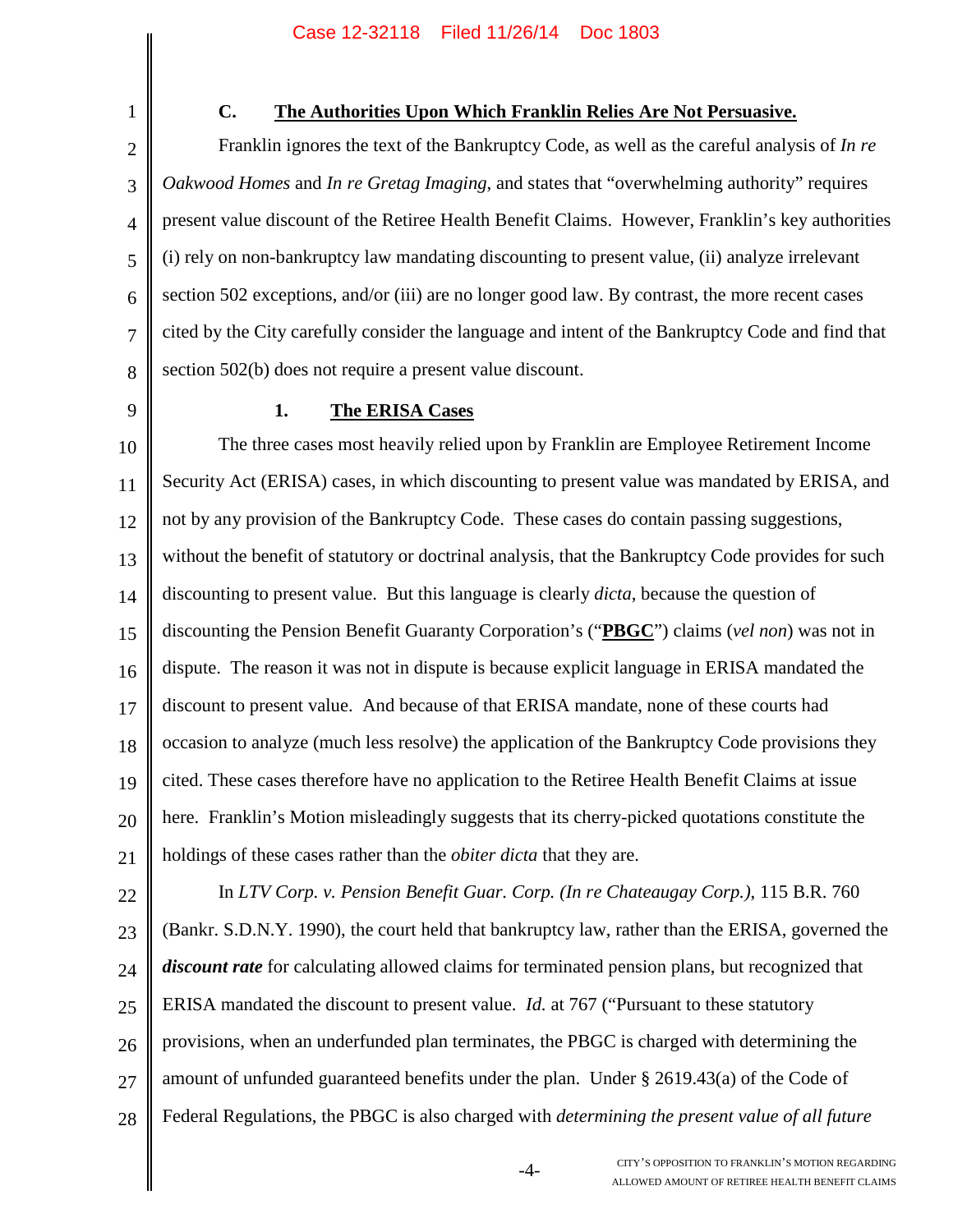2 3 *plan benefits* when a plan is terminated, and applies a range of discount rates for the purpose of determining termination liability, dependent on when the plan will have to pay out benefits.") (emphasis added).

4 5 6 7 8 9 10 11 12 Similarly, *Pension Benefit Guar. Corp. v. CF&I Fabricators of Utah, Inc. (In re CF&I Fabricators)*, 150 F.3d 1293 (10th Cir. 1998), was not a case about *whether* the PBGC claims had to be reduced to present value – the parties agreed that it did, as ERISA requires – but *which* ERISA provision provided the appropriate valuation method to calculate net present value. *Id.* at 1300 ("We turn now to the problem of valuing the claim for liabilities that accrued for plan benefits when PBGC terminated the plan. Inasmuch as those liabilities are for beneficiaries' payments that extend into the future, the amount of the liability must be reduced to present value so the debt can be dealt with under the reorganization plan. While the parties agree to the necessity for such a valuation, they disagree over the methodology to be employed.").

13 14 15 16 17 18 19 20 *Pension Benefit Guar. Corp. v. Belfance (In re CSC Indus.)*, 232 F.3d 505 (6th Cir. 2000), is more of the same: The opinion only speaks to the dispute about the discount rate to be used. *Id.* at 507 (6th Cir. 2000) ("If a DBPP [defined benefit pension plan] is terminated, the PBGC is required to pay benefits to beneficiaries of the DBPPs as they become due, even if the assets of the terminated plan are insufficient to cover such payments. The PBGC has a claim against the employer for any unfunded benefit liabilities it is forced to pay. An unfunded benefit liability is *defined as the difference between the present value of the predicted future liabilities* of the plan and the present value of the plan's assets. See 29 U.S.C. § 1301(a)(18).") (emphasis added).

21 22 23 24 25 Thus, though these cases contain uncareful language about the requirements of the Bankruptcy Code, it is clear that the acknowledged basis for requiring a discounting to present value in each case was the express language of ERISA. These cases are unhelpful and unpersuasive because they conflate the requirements of ERISA with those of the Bankruptcy Code and do not consider the actual language of the Bankruptcy Code.

26

1

#### **2. Franklin's Non-ERISA Cases**

27 28 Franklin pads its argument with citations to a number of other low-grade precedents. Several of these other authorities merely parrot the broad language of the ERISA cases in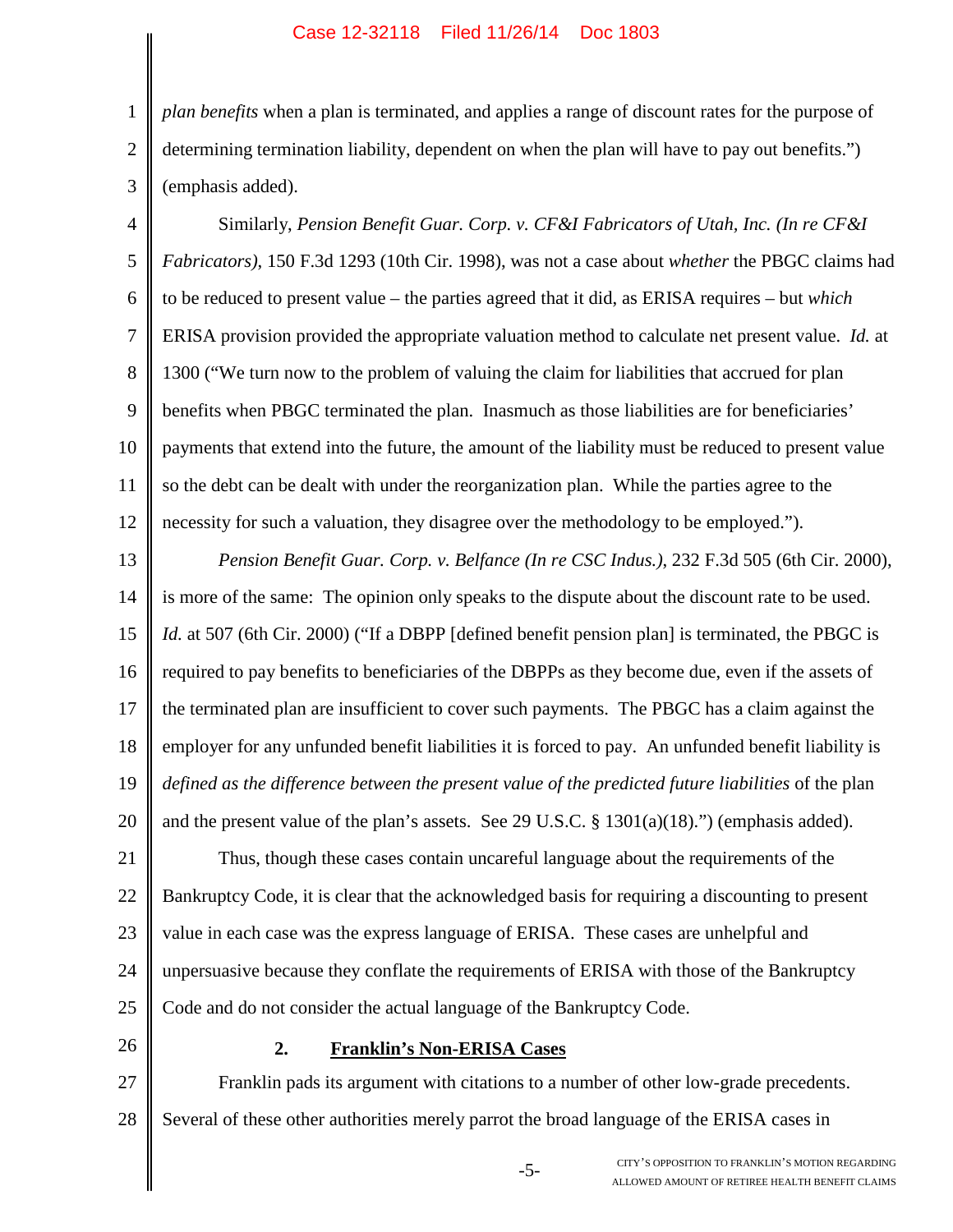| $\mathbf{1}$   | different contexts, Pereira v. Nelson (In re Trace Int'l Holdings, Inc.), 284 B.R. 32 (Bankr.                                                                                                                                                                                        |  |  |  |
|----------------|--------------------------------------------------------------------------------------------------------------------------------------------------------------------------------------------------------------------------------------------------------------------------------------|--|--|--|
| $\overline{2}$ | S.D.N.Y. 2002), and/or contain no analysis whatsoever. In re Thomson McKinnon Secs., Inc.,                                                                                                                                                                                           |  |  |  |
| 3              | 149 B.R. 61, 75 (Bankr. S.D.N.Y. 1992); Kucin v. Devan, 251 B.R. 269 (D. Md. 2000).                                                                                                                                                                                                  |  |  |  |
| $\overline{4}$ | In In re O.P.M. Leasing Servs., Inc., 79 B.R. 161, 161-67 (S.D.N.Y. 1987), for example,                                                                                                                                                                                              |  |  |  |
| 5              | the District Court improbably found that the mere requirement in section 502(b) that a claim for                                                                                                                                                                                     |  |  |  |
| 6              | rejection of an executory contract be <i>determined as of the petition date</i> should be interpreted to                                                                                                                                                                             |  |  |  |
| 7              | mandate a discount to present value of all lease rejection claims. This reasoning is clearly                                                                                                                                                                                         |  |  |  |
| 8              | incorrect. Unless this Court were to believe that mere reference to calculating a claim as of the                                                                                                                                                                                    |  |  |  |
| 9              | petition date requires that the claim be discounted to present value, OPM Leasing is of little                                                                                                                                                                                       |  |  |  |
| 10             | instructive or persuasive value. Indeed, the Third Circuit in In re Oakwood Homes dismantled                                                                                                                                                                                         |  |  |  |
| 11             | this reasoning: "Viewed against the remainder of the Bankruptcy Code, 'amount of such claim                                                                                                                                                                                          |  |  |  |
| 12             | . as of the date of the filing of the petition' simply does not clearly and unambiguously require                                                                                                                                                                                    |  |  |  |
| 13             | discounting a claim to present value. Rather, 'the full face amount of a debt instrument is the                                                                                                                                                                                      |  |  |  |
| 14             | proper amount of claim in a bankruptcy case' where, as here, original issue discount is not at                                                                                                                                                                                       |  |  |  |
| 15             | issue. 4-502 COLLIER ON BANKRUPTCY ¶ 502.03 (5th rev. ed. 2005)." In re Oakwood                                                                                                                                                                                                      |  |  |  |
| 16             | Homes, 449 F.3d at 596-597 (emphasis in original).                                                                                                                                                                                                                                   |  |  |  |
| 17             | Further, at least one of Franklin's purported authorities, In re Loewen Grp. Int'l, Inc., 274                                                                                                                                                                                        |  |  |  |
| 18             | B.R. 427 (Bankr. D. Del. 2002), is no longer good law. In re Oakwood Homes, 449 F.3d at 601                                                                                                                                                                                          |  |  |  |
| 19             | ("[w]e decline to follow the approach of Loewen")).                                                                                                                                                                                                                                  |  |  |  |
| 20             | D.<br><b>Oakwood Homes Is Persuasive Because It Carefully Considers The Language</b>                                                                                                                                                                                                 |  |  |  |
| 21             | <b>And Intent Of The Bankruptcy Code.</b>                                                                                                                                                                                                                                            |  |  |  |
| 22             | The decision that should guide this Court's reading of the statute is In re Oakwood                                                                                                                                                                                                  |  |  |  |
| 23             | <i>Homes</i> , which focuses on the language of the Bankruptcy Code. The Third Circuit considered                                                                                                                                                                                    |  |  |  |
| 24             | this language carefully, and held as follows:                                                                                                                                                                                                                                        |  |  |  |
| 25             | We are not convinced that a plain reading of $\S$ 502(b) supports the                                                                                                                                                                                                                |  |  |  |
| 26             | Bankruptcy Court's conclusion. "The plainness or ambiguity of<br>statutory language is determined by reference to the language itself,<br>the specific context in which that language is used, and the broader<br>context of the statute as a whole." Robinson v. Shell Oil Co., 519 |  |  |  |
| 27             |                                                                                                                                                                                                                                                                                      |  |  |  |
| 28             | U.S. 337, 341, 117 S.Ct. 843, 136 L.Ed.2d 808 (1997). Neither<br>"amount" nor "value" is defined in the Bankruptcy Code. See 11                                                                                                                                                      |  |  |  |
|                | CITY'S OPPOSITION TO FRANKLIN'S MOTION REGARDING<br>$-6-$<br>ALLOWED AMOUNT OF RETIREE HEALTH BENEFIT CLAIMS                                                                                                                                                                         |  |  |  |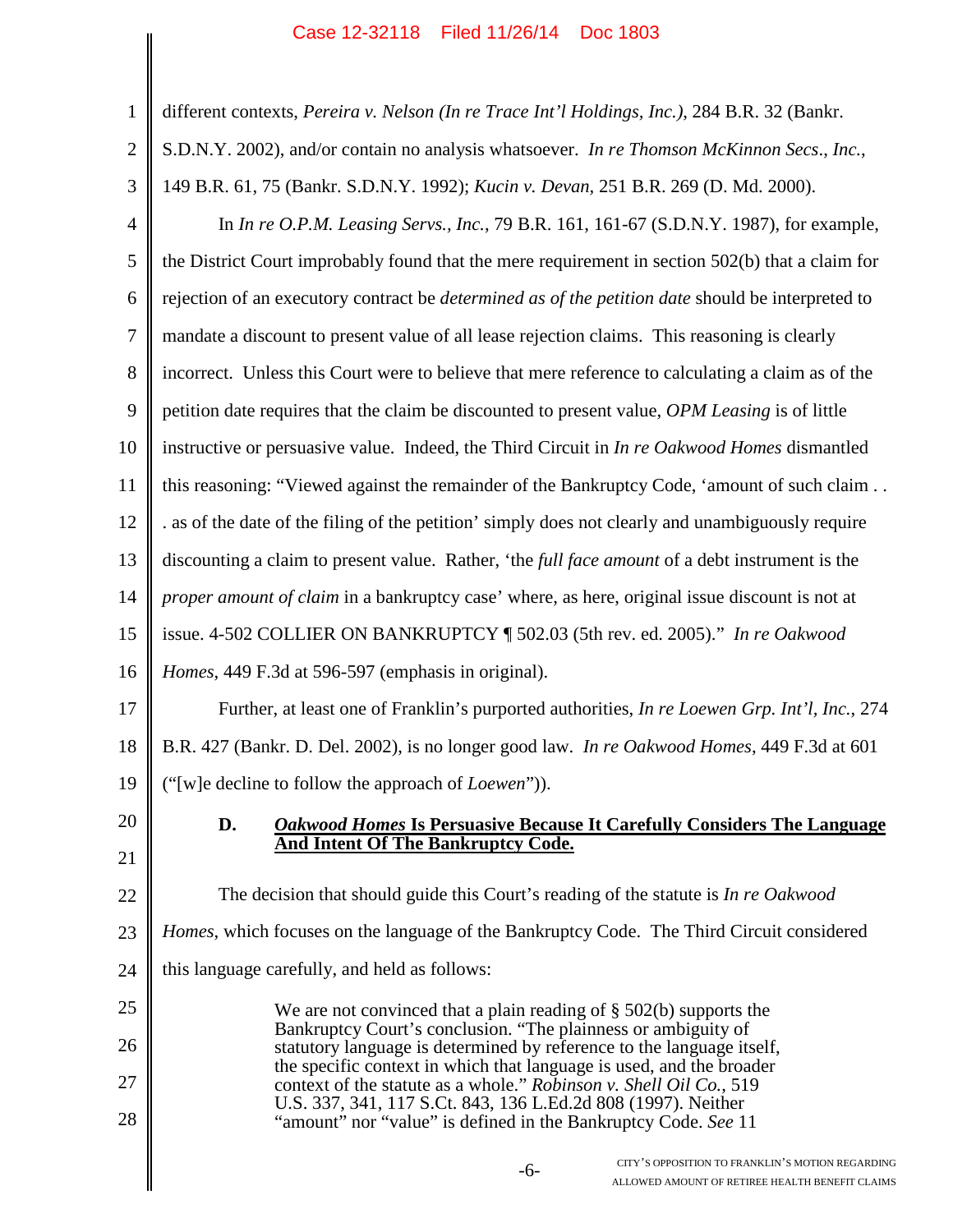|                | Case 12-32118 Filed 11/26/14 Doc 1803                                                                                                          |  |  |  |
|----------------|------------------------------------------------------------------------------------------------------------------------------------------------|--|--|--|
|                |                                                                                                                                                |  |  |  |
| 1              | U.S.C. § 101 (definitions). At argument, however, U.S. Bank<br>conceded that "amount" does not mean the same thing as "value."                 |  |  |  |
| $\overline{c}$ | Most significant is how the Bankruptcy Code itself uses "amount"                                                                               |  |  |  |
| 3              | and "value." U.S. Bank argues that "as of the date of the filing of<br>the petition" axiomatically requires that a present value calculation   |  |  |  |
| 4              | be performed on the "amount" of a claim. However, as JP Morgan<br>correctly notes, where the Bankruptcy Code intends a court to                |  |  |  |
| 5              | discount something to present value, the Code clearly uses the term<br>"value, as of" a certain date. See, e.g., 11 U.S.C. §§ 1129 ("value,    |  |  |  |
| 6              | as of the effective date of the plan"), 1173 (same), 1225 (same),<br>1325 (same), 1328 (same). Many sources support the use of the             |  |  |  |
| 7              | term "value" for this purpose; <i>none</i> support U.S. Bank's contention<br>that "amount as of" also implies a present value calculation. For |  |  |  |
| 8              | example, <i>Collier on Bankruptcy</i> , in describing another section of<br>the Bankruptcy Code, states that:                                  |  |  |  |
| 9              | "In three places in section $1129(b)(2)$ , and in at least two                                                                                 |  |  |  |
| 10             | other places in section 1129, confirmation requires that a<br>creditor or interest holder receive property 'of a value, as of                  |  |  |  |
| 11             | the effective date of the plan' equal to some amount,                                                                                          |  |  |  |
| 12             | usually the allowed amount of the participant's claim.<br>Congress was clear that the use of this term meant that                              |  |  |  |
| 13             | courts were to calculate the 'present value' of the<br>property."                                                                              |  |  |  |
| 14             | 7-1129 COLLIER ON BANKRUPTCY ¶ 1129.06 (emphasis                                                                                               |  |  |  |
| 15             | added); id. at n. 3 ("This contemplates a present value analysis that<br>will discount value to be received in the future.") (quoting H.R.Rep. |  |  |  |
| 16             | No. 95-595, at 414 (1977)). Thus, 11 U.S.C. § 502(b) does not<br>contain the language used elsewhere in the Bankruptcy Code to                 |  |  |  |
| 17             | require a present value calculation.                                                                                                           |  |  |  |
| 18             | <i>In re Oakwood Homes Corp.</i> , 449 F.3d at 597 (emphasis in original) (footnotes omitted).                                                 |  |  |  |
| 19             | The Third Circuit recognized the crucial distinction between the use of the term "value" as                                                    |  |  |  |
| 20             | of a certain date, when Congress intended a discount to present value, and the term "amount"                                                   |  |  |  |
| 21             | when no discount is contemplated. In footnote 8 of its decision, the Third Circuit noted that                                                  |  |  |  |
| 22             | "Amount" is defined by one dictionary as "the total number or<br>quantity; a principal sum and the interest on it." WEBSTER'S                  |  |  |  |
| 23             | THIRD NEW INT'L DICTIONARY (unabr.1965). "Value," in<br>contrast, is defined as "the monetary worth or price of something;                     |  |  |  |
| 24             | the amount of goods, services, or money that something will<br>command in an exchange." BLACK'S LAW DICTIONARY (8th                            |  |  |  |
| 25             | ed.2004).                                                                                                                                      |  |  |  |
| 26             | In re Oakwood Homes, 449 F.3d at 597.                                                                                                          |  |  |  |
| 27             | Franklin attempts to distinguish this case based on its frequent references to the concept of                                                  |  |  |  |
| 28             | a "double discount" if the principal amounts owing were to be reduced to present value. This is a                                              |  |  |  |
|                | CITY'S OPPOSITION TO FRANKLIN'S MOTION REGARDING<br>$-7-$<br>ALLOWED AMOUNT OF RETIREE HEALTH BENEFIT CLAIMS                                   |  |  |  |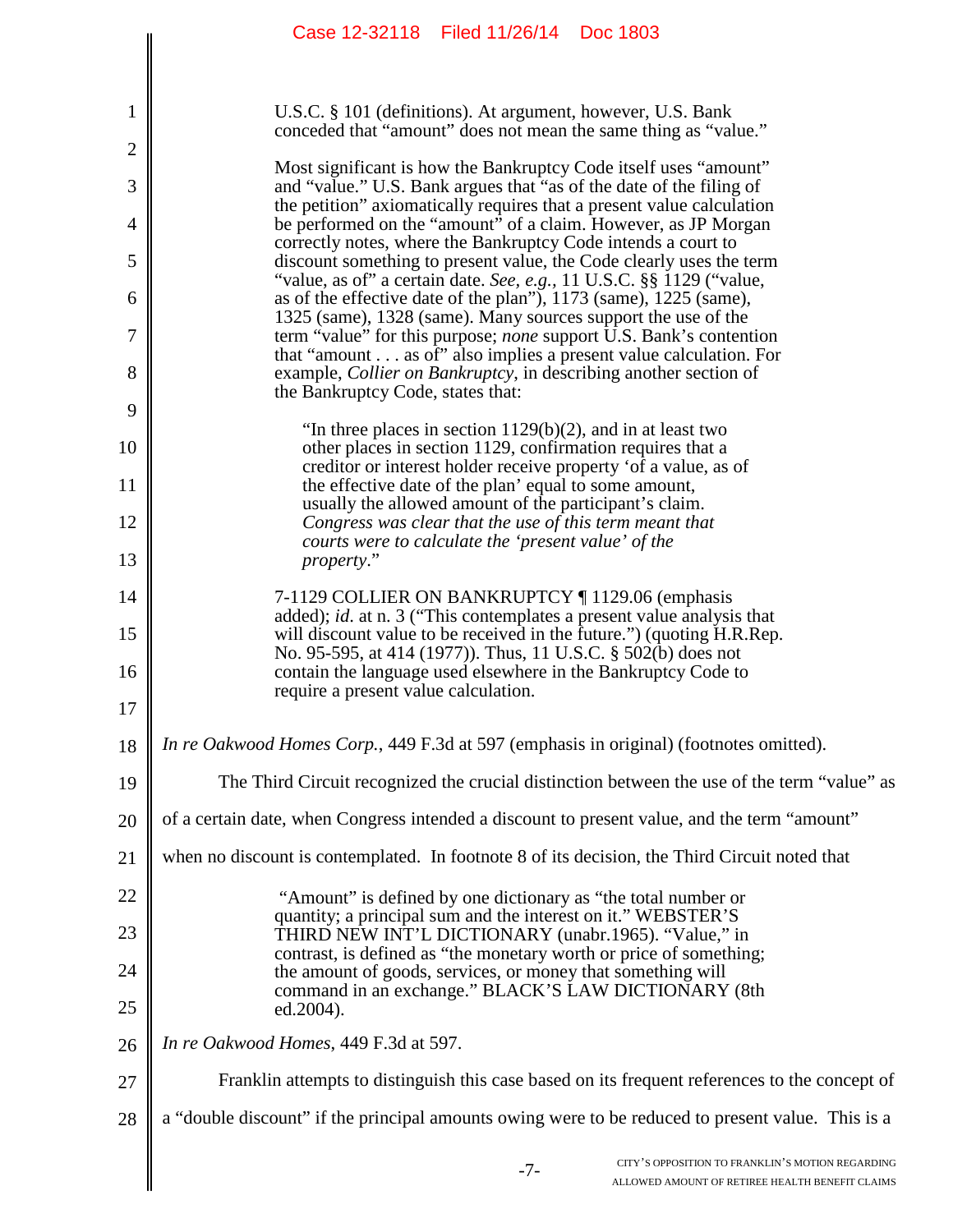1 2 3 4 5 6 7 red herring. As Franklin points out in the Motion, *In re Oakwood Homes* was decided in the context in which the claimants' unmatured interest claims had already been disallowed. However, there is no reason why the statutory interpretation and analysis of the Third Circuit would, or should, be any different in a case where unmatured interest was not involved. To conclude otherwise would be to hold that the very meaning of the words "amount of such claim . . . as of the date of the filing" would take on a different meaning from case to case, depending on the applicability of other Bankruptcy Code provisions.

8 9 10 11 12 13 14 In sum, by use of the word "amount" and enumeration of the 502(b) exceptions, the Bankruptcy Code mandates the conclusion that the Retiree Health Benefit Claims need not be discounted to present value. Franklin makes light of this statutory analysis and instead urges the Court to follow the earlier cases, which, as explained above, are irrelevant and/or sparsely reasoned. The more recent and considered case law has departed from that earlier precedent in favor of well-reasoned statutory construction. *See generally In re Oakwood Homes*, 449 F.3d 588; *In re Gretag Imaging*, 485 B.R. 39.

15

### **III. PRESENT VALUE AMOUNT**

16 17 18 19 20 21 22 23 Even if there were a legal basis for this Court to discount the Retiree Health Care Claims to present value, the \$261.9 million amount urged by Franklin would not be the correct amount. Franklin's \$261.9 million number is not a discount to present value of the \$545 million amount which Franklin does not challenge as a factual matter. Rather, it is an accounting number determined as of June 30, 2011 (a year before the City's petition date).<sup>5</sup> Moreover, the \$261.9 million was determined in accordance with accounting principles for a purpose unrelated to a bankruptcy claim, and was determined using a discount rate that is not applicable to the market rates prevailing today<sup>6</sup> or even at the petition date.

24

/ / /

/ / /

- 25
- 26

28  $6$  Collier notes that discounts to present value are typically the value prevailing at the time of plan confirmation, not the petition date. "The relevant date for all determinations of present value required by the Code is the 'effective date' of the plan." 7-1129 COLLIER ON BANKRUPTCY ¶ 1129.05.

<sup>27</sup>  $<sup>5</sup>$  Trial Ex. No. 2056 at 44 (displaying actuarial present value of total projected benefits for current retirees,</sup> beneficiaries, and dependents as of June 30, 2011, in the amount of \$261, 863,360).